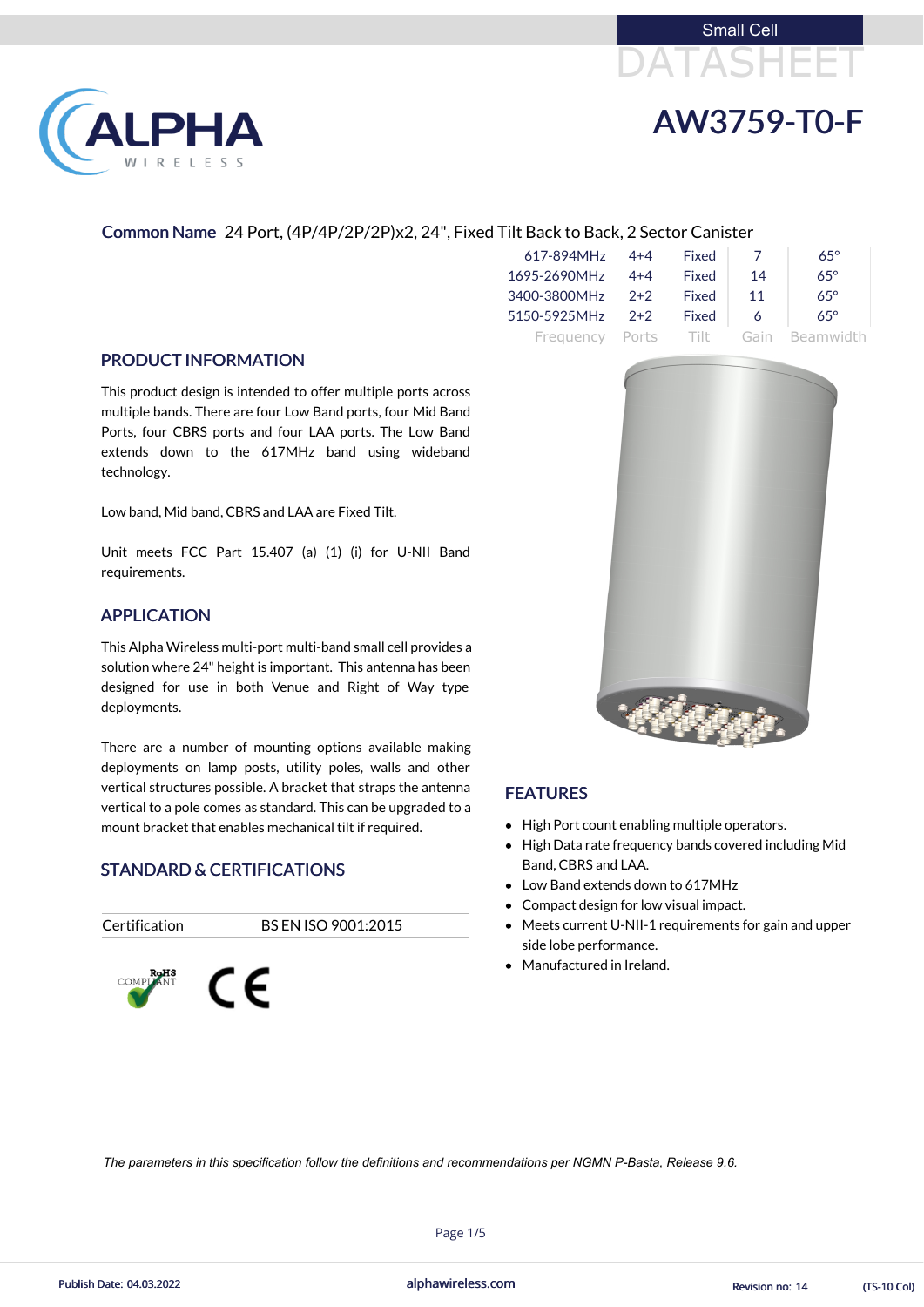

AW3759-T0-F

## TECHNICAL SPECIFICATION

| <b>Electrical Specifications</b>                  |                            | Low Band   |                        |                         | Mid Band               |                         |                        | 3.5/5.5GHz              |                               |                        |                        |                         |
|---------------------------------------------------|----------------------------|------------|------------------------|-------------------------|------------------------|-------------------------|------------------------|-------------------------|-------------------------------|------------------------|------------------------|-------------------------|
| <b>Frequency Range</b>                            |                            | <b>MHz</b> | 617-686                | 686-755                 | 755-824                | 824-894                 |                        |                         | 1695-1995 1920-2170 2170-2500 | 2500-2690              |                        | 3400-3800 5150-5925     |
| Polarisation                                      |                            |            |                        |                         |                        |                         |                        | +/-45° Slant Linear     |                               |                        |                        |                         |
| Gain<br><b>Basta</b><br>Max                       |                            | dBi        | $7.2 \pm 0.5$          | $7.6 \pm 0.5$           | $7.9 \pm 0.5$          | $8.2 \pm 0.5$           | $12.6 \pm 0.5$         | $13.1 \pm 0.5$          | $13.6 \pm 0.5$                | $14.0 \pm 0.5$         | $11.0 \pm 0.5$         | $6.0 + 0.5$             |
|                                                   |                            | dBi        | 7.7                    | 8.1                     | 8.4                    | 8.7                     | 13.1                   | 13.6                    | 14.1                          | 14.5                   | 11.5                   | 6.5                     |
|                                                   | Azimuth Beamwidth          | Degree     | 75°/75°                | $72^{\circ}/72^{\circ}$ | 70°/70°                | $66^{\circ}/66^{\circ}$ | 68°/68°                | $66^{\circ}/66^{\circ}$ | $62^{\circ}/62^{\circ}$       | 58°/58°                | $60^\circ/60^\circ$    | $57^{\circ}/57^{\circ}$ |
|                                                   | Azimuth Beam Squint        | Degree <   | $5^\circ$              | $5^\circ$               | $5^\circ$              | $5^\circ$               | $5^\circ$              | $5^\circ$               | $5^\circ$                     | $5^\circ$              | $5^\circ$              | $5^{\circ}$             |
|                                                   | <b>Elevation Beamwidth</b> | Degree     | $88^\circ \pm 9^\circ$ | $72^\circ \pm 8^\circ$  | $66^\circ \pm 7^\circ$ | $64^\circ \pm 8^\circ$  | $19^\circ \pm 2^\circ$ | $17^\circ \pm 2^\circ$  | $15^\circ \pm 2^\circ$        | $13^\circ \pm 2^\circ$ | $33^\circ \pm 3^\circ$ | $26^\circ \pm 3^\circ$  |
| <b>Electrical Downtilt</b>                        |                            | Degree     | TO <sup>o</sup>        | TO <sup>o</sup>         | TO <sup>o</sup>        | TO <sup>o</sup>         | TO <sup>o</sup>        | TO <sup>o</sup>         | TO <sup>o</sup>               | TO <sup>o</sup>        | TO <sup>o</sup>        | TO <sup>o</sup>         |
| <b>Electrical Downtilt</b><br>Deviation           |                            | Degree <   | $5^\circ$              | $5^\circ$               | $5^\circ$              | $5^\circ$               | 1.5                    | 1.5                     | 1.5                           | 1.5                    | 3.0                    | 3.0                     |
| Impedance                                         |                            | Ohms       | 50                     | 50                      | 50                     | 50                      | 50                     | 50                      | 50                            | 50                     | 50                     | 50                      |
| <b>VSWR</b>                                       |                            | NA <       | 1.5                    | 1.5                     | 1.5                    | 1.5                     | 1.5                    | 1.5                     | 1.5                           | 1.5                    | 1.5                    | 1.5                     |
| <b>Return Loss</b>                                |                            | dB >       | 14                     | 14                      | 14                     | 14                      | 14                     | 14                      | 14                            | 14                     | 14                     | 14                      |
| <b>Front to Back Ratio:</b><br>Total Power +/-30° |                            | dB >       | 25                     | 25                      | 25                     | 25                      | 27                     | 27                      | 27                            | 27                     | 22                     | 22                      |
| Isolation                                         |                            | dB         | 25                     | 25                      | 25                     | 25                      | 27                     | 27                      | 27                            | 27                     | 22                     | 22                      |
|                                                   | Passive Intermodulation    | dBc <      | $-153$                 | $-153$                  | $-153$                 | $-153$                  | $-153$                 | $-153$                  | $-153$                        | $-153$                 | N/A                    | N/A                     |
| <b>Cross Polar</b><br>Discrimination              |                            | dB >       | 16                     | 16                      | 16                     | 16                      | 16                     | 16                      | 16                            | 16                     | 16                     | 16                      |
| Maximum Effective<br>Power Per Port               |                            | W          | 100                    | 100                     | 100                    | 100                     | 250                    | 250                     | 250                           | 250                    | 50                     | $\mathbf{1}$            |

## Representative Pattern Files







#### Page 2/5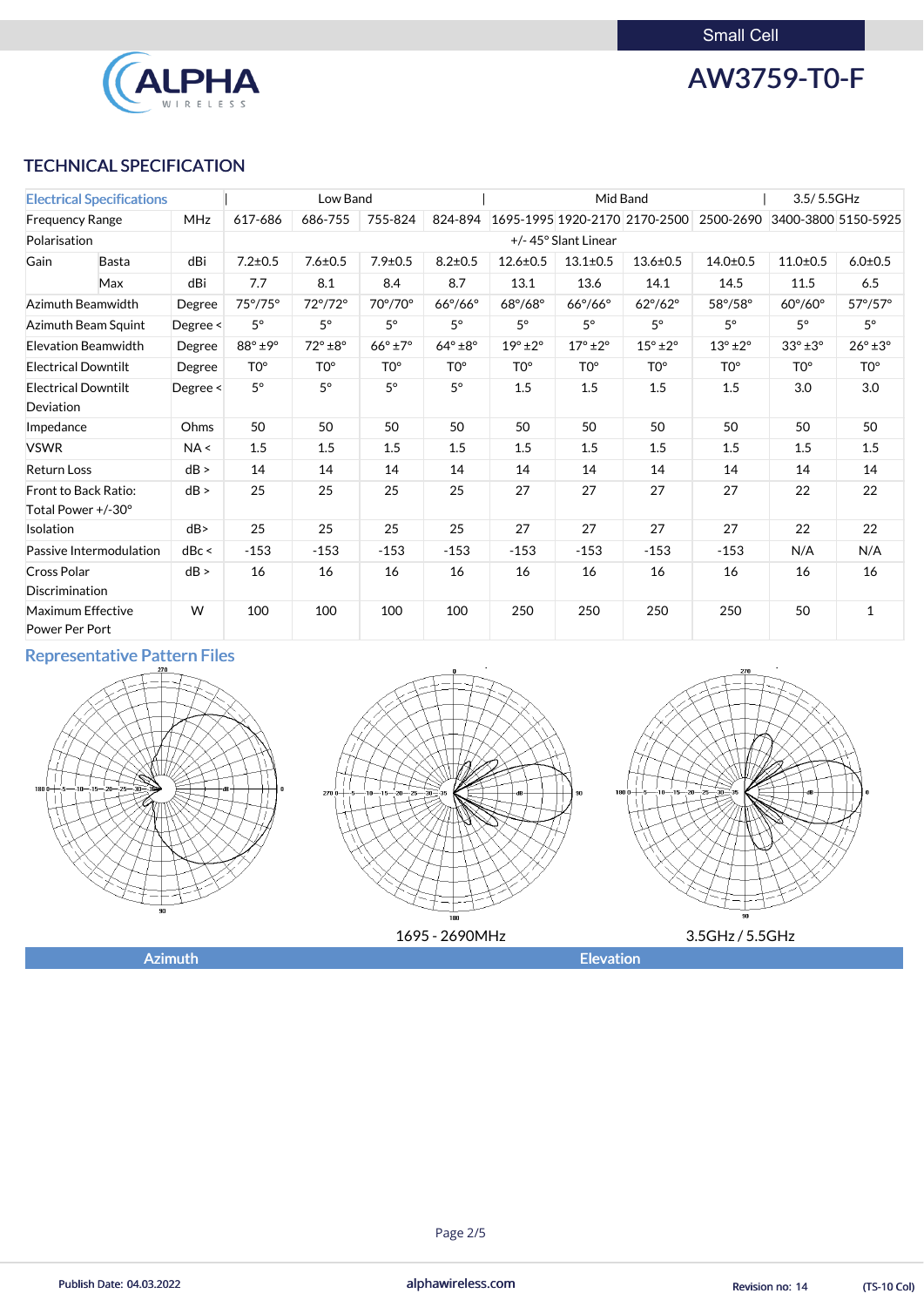

# AW3759-T0-F

## TECHNICAL SPECIFICATION

## Mechanical Specifications

| $mm$ (in)                   | 610 (24) $\times$ 365 (14.3) - (L $\times$ D) |
|-----------------------------|-----------------------------------------------|
| $mm$ (in)                   | 685 (27) x 448 (17.6) x 448 (17.6)            |
| kg (lb)                     | 9.5(21)                                       |
| kg (lb)                     | 5.9(13)                                       |
| kg (lb)                     | 17.4 (38.4)                                   |
|                             | $4.3 - 10$                                    |
|                             | <b>Bottom</b>                                 |
|                             | 24 (4P + 4P Low band, $4P + 4P$ Mid band, 2P  |
|                             | $+2P$ CBRS & 2P + 2P LAA)                     |
| $N$ (lbf)                   | 180 (40)                                      |
| $N$ (lbf)                   | 180 (40)                                      |
| $km/h$ (mph)                | 200 (125)                                     |
|                             | <b>ASA Capped ABS</b>                         |
| <b>RAL</b>                  | 7035                                          |
|                             | <b>RoHS</b>                                   |
|                             | <b>DC Grounded</b>                            |
| Celsius (Fahrenheit)        | $-40(-40)$                                    |
| <b>Celsius (Fahrenheit)</b> | 70 (158)                                      |
|                             |                                               |

## Array Layout and RET Information

| R <sub>2</sub>       | Array          | Frequency<br><b>MHz</b> | <b>Ports</b>   |               |          |
|----------------------|----------------|-------------------------|----------------|---------------|----------|
|                      |                | R <sub>1</sub>          | $617 - 894$    | $1 - 2$       |          |
| Y1                   |                | Y <sub>2</sub>          | R <sub>2</sub> | $617 - 894$   | $3 - 4$  |
|                      | R <sub>1</sub> |                         | Y1             | $1695 - 2690$ | $5 - 6$  |
|                      |                |                         | Y <sub>2</sub> | $1695 - 2690$ | $7 - 8$  |
| O <sub>1</sub><br>P1 |                |                         | P <sub>1</sub> | 3400 - 3800   | $9 - 10$ |
|                      |                | O <sub>1</sub>          | $5150 - 5925$  | $11 - 12$     |          |

Note: Colored box sizes do not represent antenna sizes.

#### Page 3/5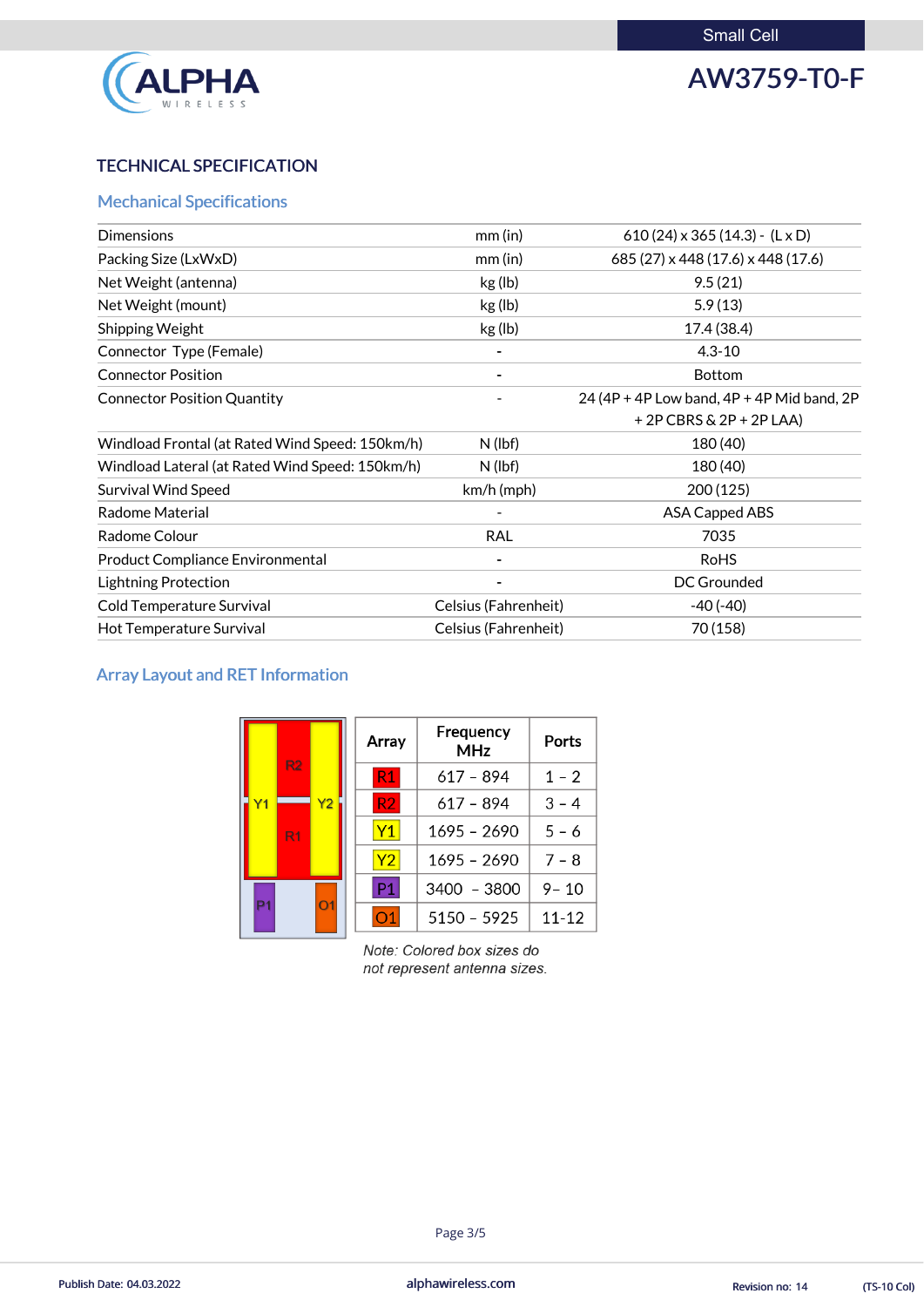Small Cell



# AW3759-T0-F

## TECHNICAL SPECIFICATION

Mechanical Illustration







Page 4/5

Publish Date: 04.03.2022 **alphawireless.com** alphawireless.com Revision no: 14 (TS-10 Col)